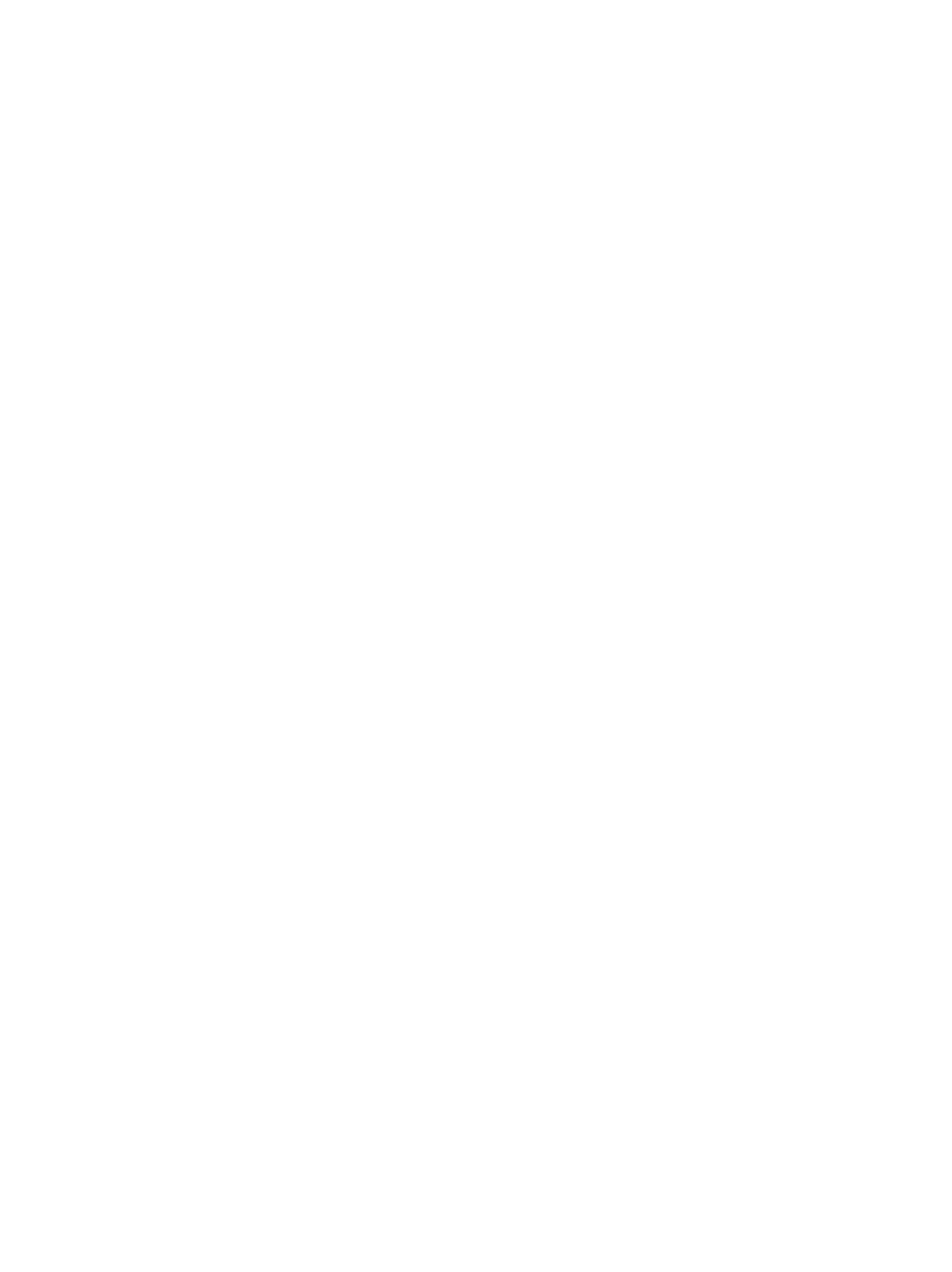## **SERVICE CHAIN MANAGEMENT**

by

**Zhe Ji** 

King Mongkut's University of Technology North Bangkok, 1518 Pracharat 1 Road, Bangsue, Bangkok, Thailand E-mail: vam0612@126.com

and

**Reeya Robkit**  International College, King Mongkut's University of Technology North Bangkok, Thailand E-mail: achareeya.robkit@gmail.com

#### **ABSTRACT**

The service sector is already a supporting industry in 21<sup>st</sup> century, and therefore the service chain has been proposed and popularized widely. The importance of service and customer focusing become more essential for companies, especially the service company as such as hospital and airline company. The purpose of this paper is to introduce the concept of service chain with literature review and to distinguish the differences between service chain and supply chain. Through a proposed service chain model and an example of Emirates Airline, the paper illustrates the service chain process and stages in detail. And the key factors influencing service chain and the service chain features will be demonstrated and listed. The challenges of service chain future development are described in the paper later. This paper will elaborate the service chain and it will be great helpful for large service company to improve efficiency and customer loyalty, holding competitive edge over domestic and international competitors.

#### *KEYWORDS*

Service Chain, Service Chain Management, Supply Chain, Supply Chain Management, Demand Chain

#### **INTRODUCTION**

Since the emergency and development of the tertiary industry, the growth of service sector has been growfast, while the proportion of agriculture and industry is smaller and smaller. It is more important to focus on service research currently. Service sector is becoming increasingly important for companies and government to increase production growth and create advantage edge over their domestic and international competitors. Based on the previous researches, it has been found that service sector is not isolated and there are some certain relationships between service companies, organizations and parties, which is like a chain of service. The idea of service chain comes from this and it can be seen as analogous to supply chain (Simchi-Levi et al. 2000; Vollmann et al. 2004) but for service, while supply chain is mostly for products.

Service chain is organized chains that connect all relevant organizations and parties, such as government, bank and insurance company, to serve customer better based on IT technology and logistics technology etc. it is a completed network aimed at maximizing customers' demand. Service chain management is concerned with the planning and management of activities from support functions to the delivery of end customer services. The flow of material is not necessary in the service chain, so it is quite essential to use techniques to foster intangible service. To a certain degree, Service Chain Management was confined to studying the operations and systems only in large companies such as banks, airlines. But with the Internet development, the connection between service company and customer become easier, so more and more services through network appeared and the service chain are everywhere not only belonging to large company anymore.

#### **LITERATURE REVIEW**

Vaishnavi, V. (2004) applied a patent of Service Chain Management System, which invents and "provides a method for managing delivery of a service by defining selected attributed of and inter-relationships among four interacting components (a service provider, one or more customers of the service, technology required for delivering the service as well as one or more suppliers of that technology). The attributes and inter-relationships are then monitored, and performance metrics for assessing the quality of service delivery are generated based on the monitored attributes and inter-relationships", according to the invention description. The invention makes sure the appropriate delivery service quality and number of resource through consolidation and new method's employing.

Stubbings, P., & Virginas, B., & Owusu, G., & Voudouris, C. (2008)present the research on a prototype collaborative forecasting application to honor customer demand and sustain quality of service in service chain. It is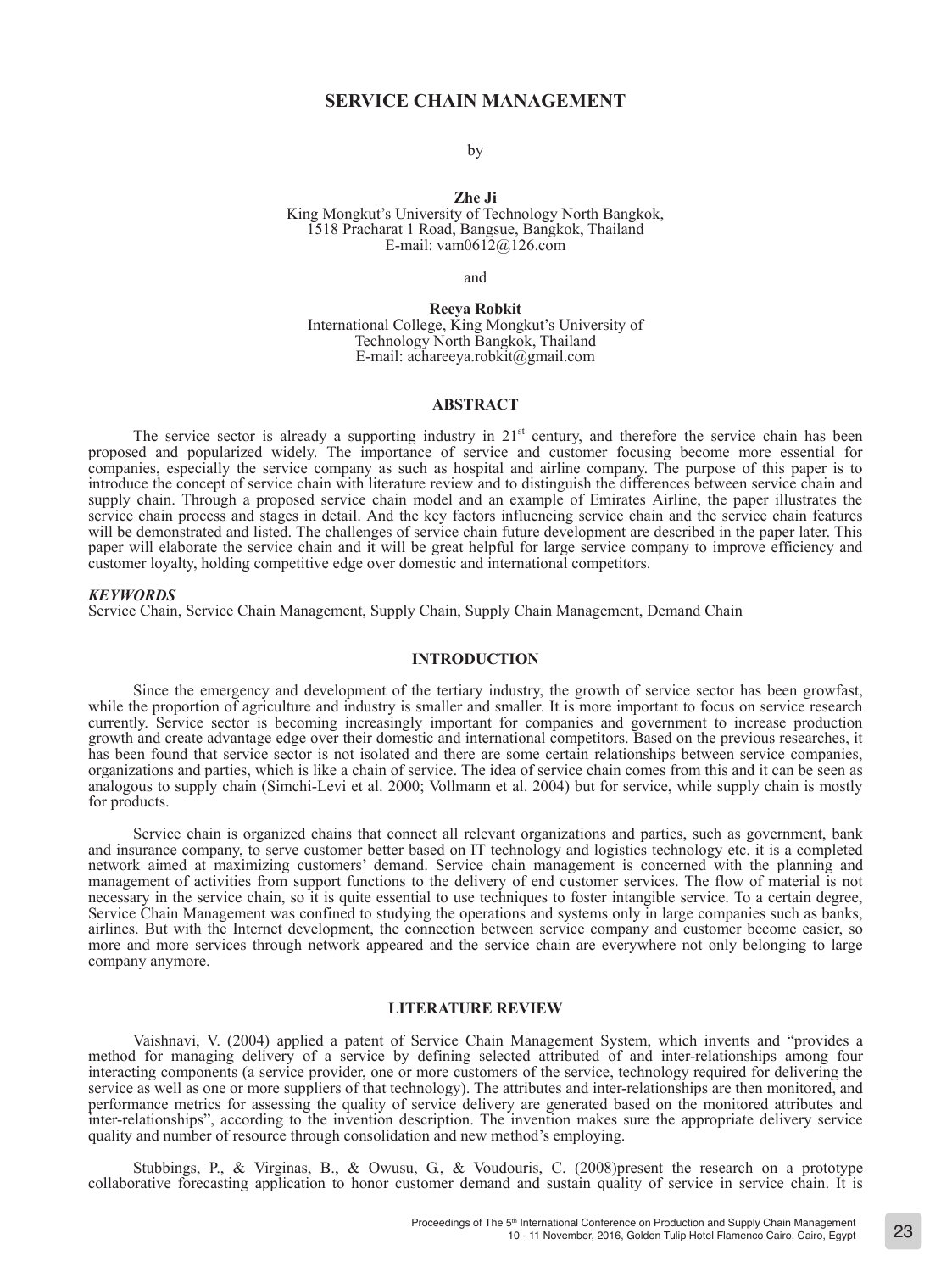necessary and essential to forecast customer demand precisely and failure to allocate appropriate resource will contribute to costs and loss. This paper identifies key theoretical and implementation specific issues related to collaborative forecasting and the initial modular artificial neural network approach to the problem in service chain.

DeLuca, S. A., &Darcy. P. B. (2009) have been authorized the patent about system and method for service chain management in a client management tool. This invention is a client management product for a computer system, since service chain is closed to computer technology. According to invention, "a central monitor establishes a performance threshold for two or more components form a service chain. One or more management templates, corresponding to the performance threshold, are issued to the components for monitoring. If the performance fails to meet the performance threshold, an indication of the failure is provided to a computer system operator". This invention utilizes client management products to proactively monitor client machines. And it works better in large company. And this invention combines the capacity planning products and performance monitoring products, which become more efficient and the integration bring company huge benefits.

Jung, J. J. (2011) proposed a novel (service-oriented architecture) SOA-based platform to discover a service chain, for the reason that the number of businesses and services are ever-increasing, and complexly linked with each other. The paper emphasizes that considering not only explicit relationships (e.g., agreement) but also implicit relationships by matching semantics of the services. Decision makers can find out the way to choose businesses easily in a certain situation. And more importantly, it is simpler for business alliance formation process, including merge and split up can be done by using social network analysis (SNA) methods and finding out social relationships, such as centrality, between the connecting services.

Chiou, Y. C., & Chen, Y. H. (2012) researchon the service quality effects on air passenger intentions form a service chain perspective. They divide the whole airline serviced into eight parts and use a second-order confirmatory factor analysis (CFA) to analyze eight stages and their relationships and connections. It is proposed two conceptual frameworks – overall framework and service chain framework. It is confirmed that the proposed model works in the case study of Spring Airlines, a low-cost carrier in China. And notably, the results for the relationships between the consecutive service stages show that a lack of satisfaction at a specific service stage will influence customers' integral impression of the next stage. So it is essential to make sure every stage quality along the service chain.

Tally, W. K., & Ng, M., & Marsillac, E. (2014) provides a methodology for port performance evaluation by utilizing the concept of a port service chain. A service network in port is established to evaluating the effectiveness, which accounts for the quality-of-service relationships along the service chain. It can imagine that if such relationship is ignored, the resource will not be allocated reasonably and the quite amount of cost and loss will be unavoidable. The integration of service network (service chain) will bring more effective on labor and resource when implementing the methodology.

Xu, L., & Govindan, K., & Bu, X. Z. (2015) studies a sea cargo service chain with one carrier and two forwarders providing transportation service. With building model to stud how the carrier and forwarders dealing with the price and empty equipment repositioning (EER), they found out that the cargo depends on the potential demand imbalance volume between two ports. And there is a threshold when less than EER cost, the carrier assumes all repositioning costs. The study is focusing on pricing and balancing of the sea-cargo from service chain perspective.

 Cheng, G. Z., & Chen, H. C., et, al. (2015) proposed a service chain instantiation framework based on the integration of software-defined networking (SDN) and network functions virtualization (NFV) to address the problem that isolated network functions are difficult and costly to manage. In the paper, there are three contributions. First, the network functions are featured with the new atomic function to define the public features of network functions with hidden details. Second, it is proposed that an implementation of service chain consisting of a sequence of atomic function with order constraints. Third, the paper implement a proof-pf concept for service chain, Matchmaker, on the top of the SDN controller, which can manage network function in an efficient and scalable way.

#### **DIFFERENCE BETWEEN SUPPLY CHAIN AND SERVICE CHAIN**

Service chain is the analogue of supply chain in terms of subject. Service chain focus on customer and service while supply chain focus on products. This is the main distinguish between the two chains. The chain components structure is different between them. It can be seen in the diagram below, supply chain starting from raw material and end with customer delivery. Demand chain is exactly opposite direction to the supply chain, but the subject is also product with customer focusing. The subject of service chain is customer and product doesn't exist or occupy small proportion. The extent on customer-orientation is more severe in service chain.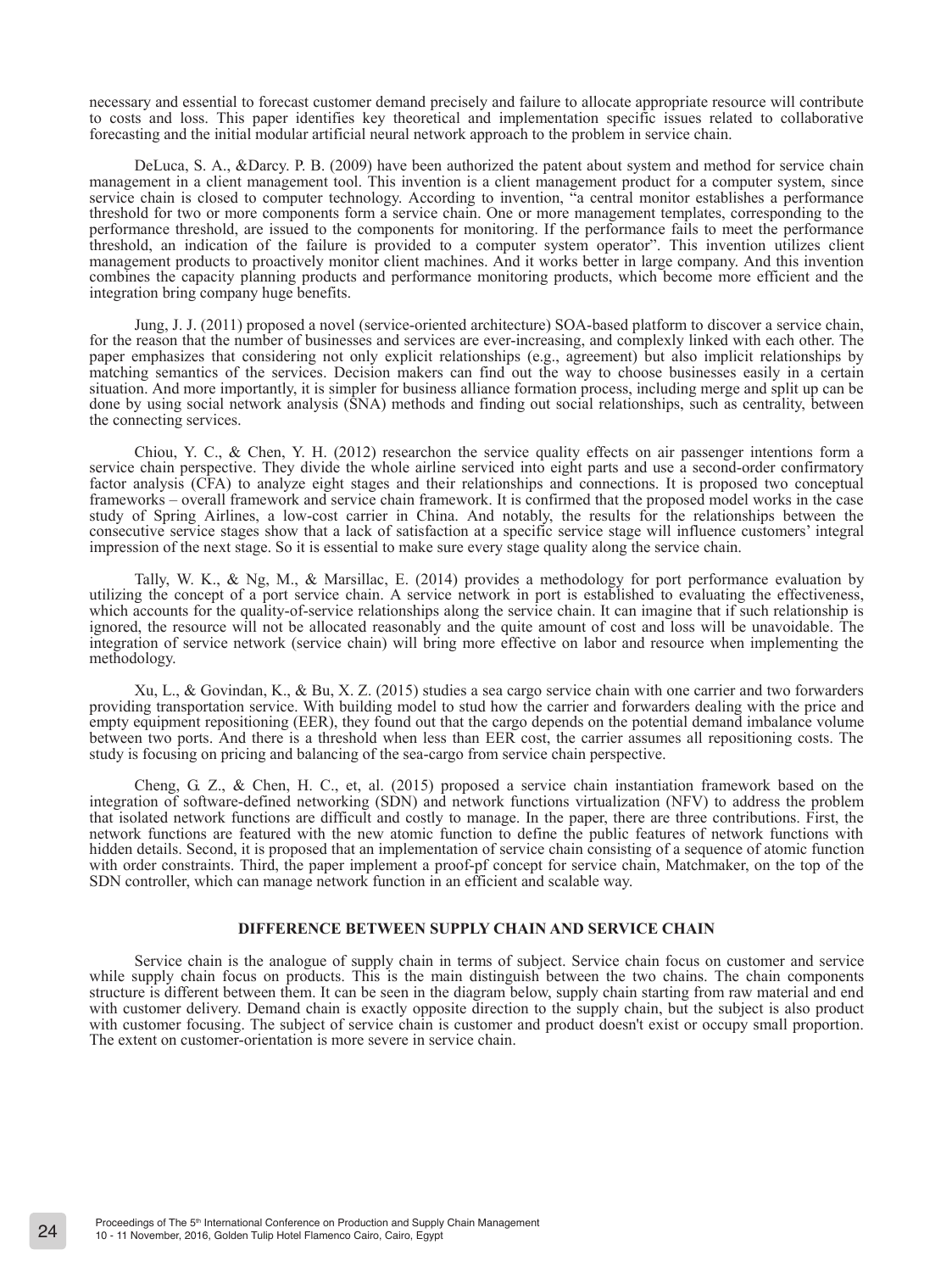

**Figure 1** Difference among supply chain, demand chain, and service chain based on product or service lifecycle

There are two kinds of operation mode in supply chain, which are push-based mode and pull-based mode (Bowersox, et al., 2002). The defferences between two modes are depend on production mode of the core compnay in supply chain, make to stock or make to order. Chopera and Meindl analysed the supply chain deeply into deviding whole supply chain into two stage, push cycle in upstream and pull cycle in downstream. Compared to two different modes in supply chain, there is only one mode in service chain, which is compeletly pull-mode and reacting to market only. The unstorable and nontransferable features decide that there is no push factor in service chain. In another aspect, service is more creative than products, which means it is difficult to predict the service time and specific content. Difference between customers has a wide range. And the lead time customer willing to wait is much more shorter. So service chain has to be customer-oriented pull-based mode.

Generally, supply chain is more stable than service chain. Supply chain emphasizes integrated cooperation based on longterm trust among companies, which requires long time to build good relationships and trust. There is a conslusion by Edwars & Samimi (1997) that to build trust relationship, it will normally take 10-15 years, comparing American and Japanese compnaies. So it is definitely that supply chain needs companies to colaborate long time and be stable in the relationship. Otherwise, it will cause internal (in the supply chain) cost raising and lower efficiency. Service chain, on the other hand, is more unstable because of labile customers. And the service choice range is much more wider than the products range. At this point, although there may be some similarities between service chain and supply chain with customized product, service chain has higher customer demand change than supply chain gernerally. And the direct perticipation of customer in the service chain brings direct and first-hand information to the chain, the position of organization in the service chain is also changeable. It is possible that some service auxiliary supplierbecome the core position after controling initial customer information and preference.

Although the theory of service chain is opposite to supply chain, there is no conflict in implementation layer. Service chain can be used to support supply chain in some customer-oriented business. At the same time of concentrating on customers' demand, company should enhance the relationship between suppliers in upstream. With the help of high-technology communication and administration, company will transform to a competitive and low-cost operation mode.

### **PROPOSED SERVICE CHAIN MODEL WITH CASE STUDY**

This section is the proposed model for service chain. With the service chain popularization, a clear concept should be proposed for the service companies. The model is derived from supply chain, which displays all parties and their responsibility in the service chain. This new model emphasizes on the relationship between customer and service company. The purposes of this model are: (1) to identify a clear chain for service company to get a overview concept of service chain; (2) to clarify the responsibility for each link and stage; (3) to provide a measurement basis for evaluating each stage.



**Figure 2** Overview stages in service chain

This diagram shows three stages in service chain. The early stage is service information releasing, including advertising and promotion to attract customers. Consumption guide is also needed for generating the concept of service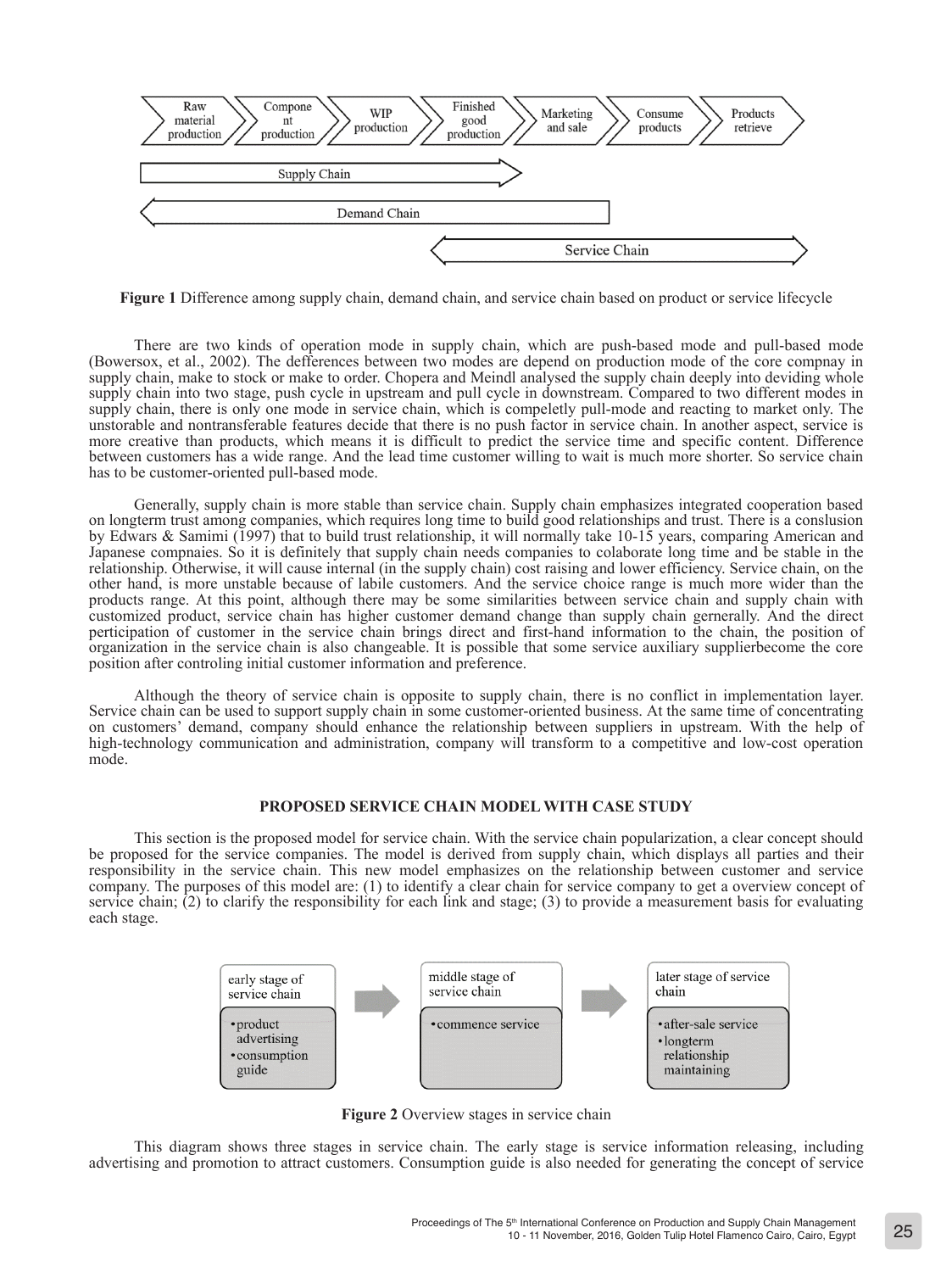content in customers' mind. The middle stage of service chain is the commence of service. From the beginning to service finish. In this stage, customer gets feedback immediately and the satisfaction level will be obtained for company's future improve. The later stage of service is the after-sale service; such as offer member card or coupons to maintain customers. Long-term customer relationship also should be built by forming activities for customers regularly and offering customer birthday gift.

A detailed service chain with example below shows specific chain activities. It can be seen that service chain is a network composed by variable service institution and company, including government, hospital, affair agent, restaurant, shopping mall, hair cutting, and all kinds of service companies. They are quite specialized at their own work, but what is essential is that they have to turn their "work" concept into "service" concept. The service philosophy will generate high customer satisfaction and loyalty. Early stage includes information department advertising the service content and government issues policy to the public. And middle stage contains wide range of service. Bank provide capital to customers based on their credibility; insurance company sell their insurance product to customer to reduce loss of accident; affair agent provide affair assistance whenever customer need. The later period is after service is done or the product doesn't meet customers' need after using a while. It includes updating (e.g. computer system update), assignment and retrieve (e.g. empty milk glass bottle will be retrieved every morning after customer used. All parts can be one company or several service company work together. From the information releasing organization and promotion, to customer get money from bank to buy insurance, to customer has private insurance issue getting help from affair agent, to continuous service for the insurance within contract time. All organizations work smoothly to ensure the efficiency of service chain. And their responsibility is clear in specific area, this is also the basis for their work evaluation.



**Figure 3** Service chain model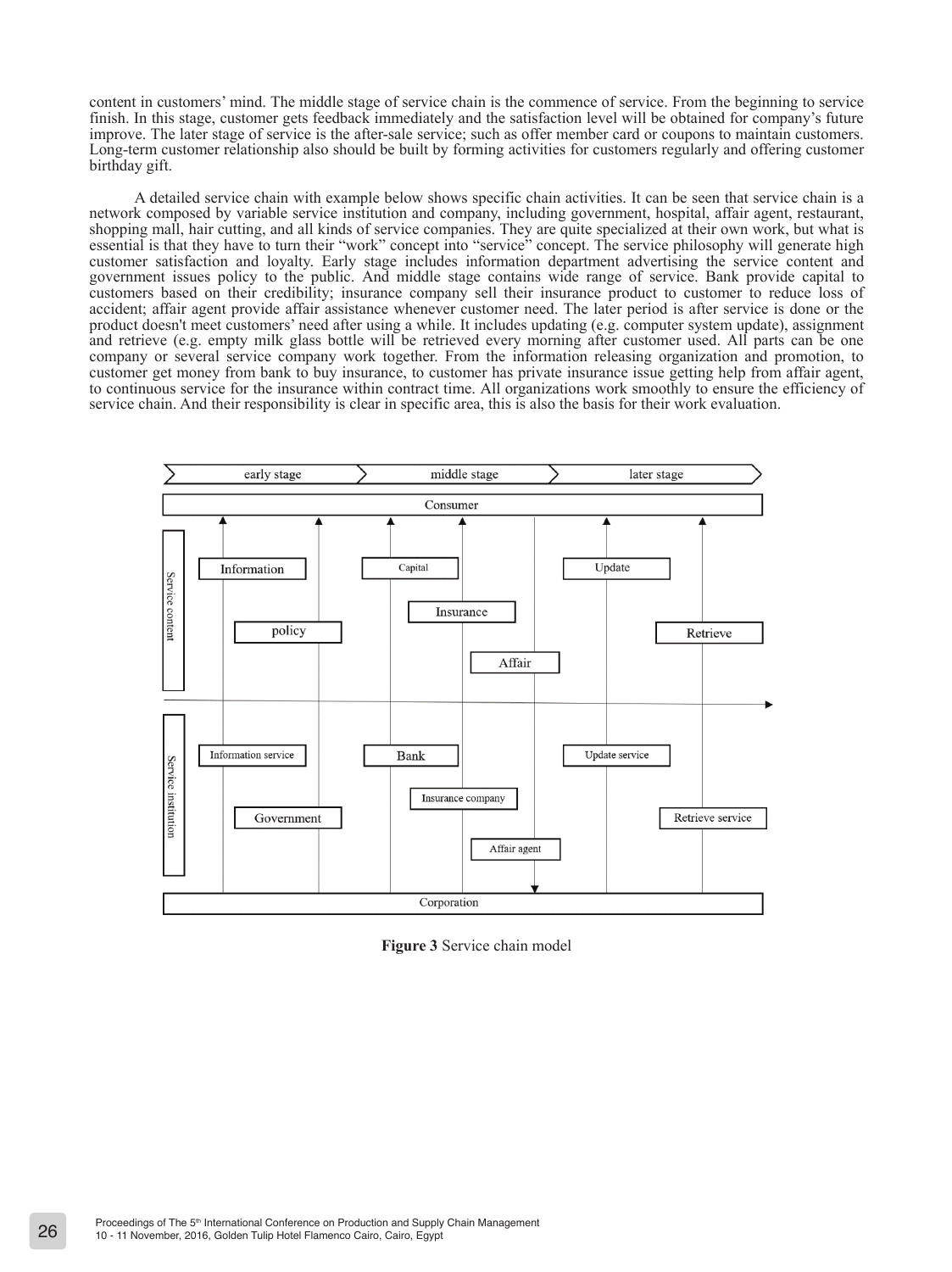

**Figure 4** Service chain model in airline

In the example of Emirates Airline, the service chain is the cooperation among airline, departure ground airport and destination ground airport. At first, Emirates put up with the flight ticket information on its official website and ticket agents. Passenger can also buy ticket at the departure ground airport sale station before the flight. When customer gets ticket, the service will commence. Check-in service with luggage, security inspection service, and passport control (if go aboard) will be offered by ground airport. Then customer waiting at the departure hall, buying some duty free products at departure shopping districts. When it is the boarding time, passengers go on the plane under the guidance of ground service personnel. And next is the on board service offered by Emirates airline, including meal, drinking, Wi-Fi, entertainment, and all personal needs. When the plane arrives at destination airport, customers get off the plane and enjoy the destination ground airport service, such as retrieving luggage and exit guide. After the flight Emirates will count the flight distance into member's point card for future activity.

This complete service chain ensures the good customer experience and airline efficiency. All activities are carried out focusing on customer. And the chain process clarifies every stage in the process. With the proposed service chain model, it is easily to understand and implement for service company, with great benefit and competitive edge.

## **FEATURES AND KEY SUCCESS FACTORS OF SERVICE CHAIN**

Since service chain was proposed, unique features have been identified in the literature (Zeithaml and Bitner 2003; Fitzsimmons and Fitzsimmons 2001).*Service is intangible.* It cannot be touched, so customers judge the service mainly based on experience and feel. From this view, service chain serves for intangible things and supply chain serves for corporeal products. *Service is heterogeneous*. Compared to uniformed products, services are more customized because no two customers are same or precisely alike. The human interaction makes service vary form one customer to another. *Service is simultaneously produced and consumed* (e.g. a haircut, a car wash). Customer's feedback and satisfaction is at the same time with the service process. Mass production is impossible. And there is less latitude in dinging and correcting errors before the customer has a chance to discover them. In this case, training, process design. And customer relations are particularly important. *Service is more perishable than products generally*. Because service cannot be inventoried, stored or kept. And this poses restrictions on flexibility and makes capacity issues very important. But on the other hand, customers sometimes pay highly attention on the service waiting time or surplus resource, which will influence their satisfaction on the next service stage. As a result, efficiently matching supply with demand is a crucial success factor for service, through minimizing waiting time and idle time, at the same time maximizing service performance and customers' experience.

Apart from the characteristics of service, there are four features of service chain at an integrate layer. *Service chain is proactive*. Company should serve customer proactively with sufficient preparation. And most of service companies notices that commenced to do proactive service already. A passive service is firm offer relevant service after customer orders it, such as repairing. It is common in certain specific business that needs customers' order first. But for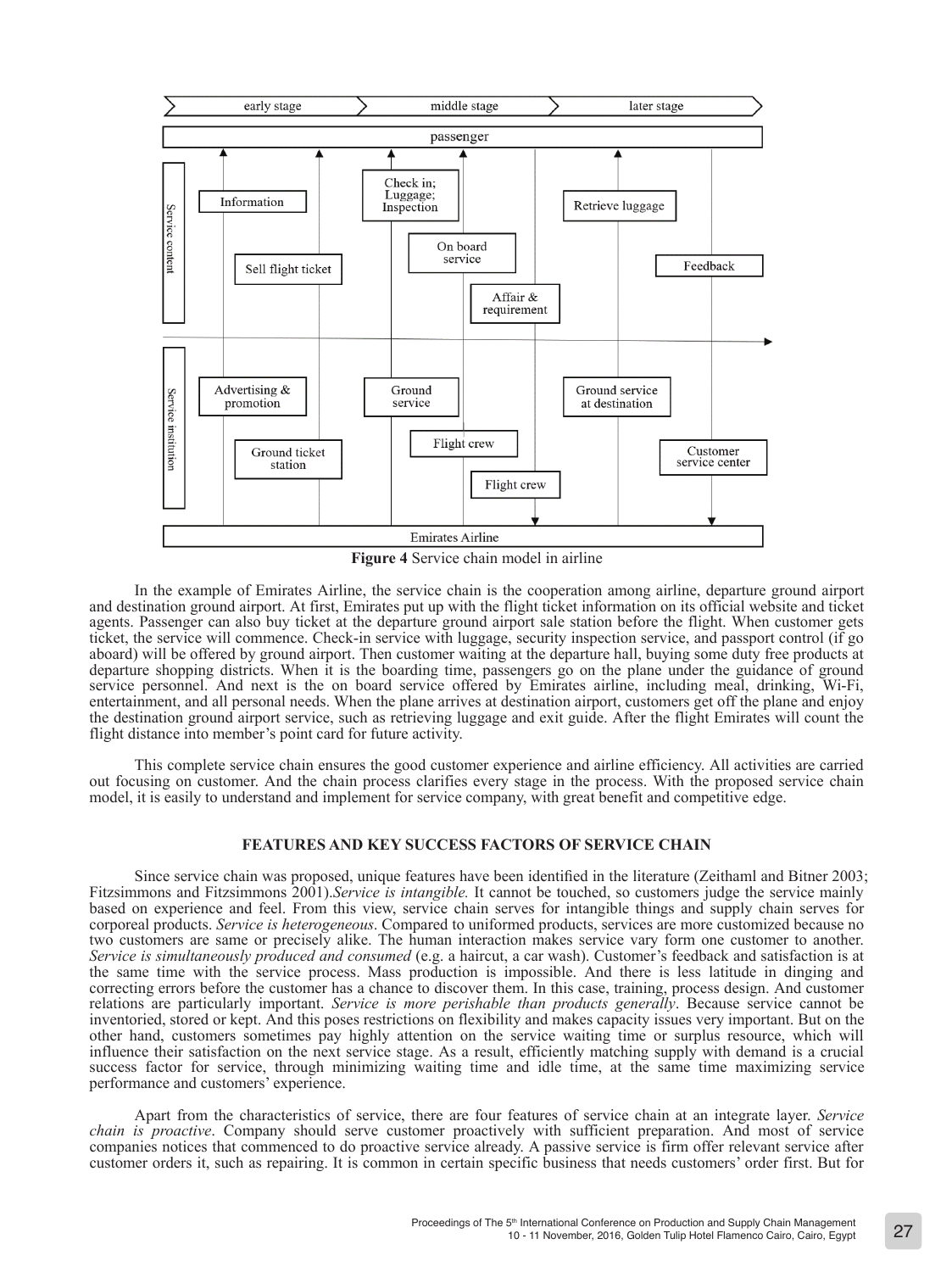major service, such as airline, hospital, bank, it will be better to provide proactive service. The proactive service is company prepare all service from customers' perspectives, and customers choose desired service by themselves. It is one of the trait of service chain currently. *Service chain need foresight*. Because of no inventory on service, the chain will and has to react quickly to customers' variable demand, which need precise foresight and forecast. Service chain is integrity.<br>It is supposed that company offer omni-bearing and 24-hour services to customer. Service should be service process, focusing on customer satisfaction.

There are also some external environmental factors that have effect on service chain. The *political factor* will affect service chain directly. It is confirmed that developed countries support service sector and the policy encourage service sector and in return, service industry become the pillar industry. The supportive policy will create a loose environment for service industry and attracting great deal of foreign capital, which forms good competition environment. Apart from this, policy that bring service industry system revolution and technology improvement is also beneficial to service chain. The *basic infrastructure* will influence service chain potentially. It includes communication, network and relevant supporting facilities. The operation cost can be significantly reduced by well-developed infrastructure, and it will enhance the service chain competitiveness. Because good information communication can make sure the information transmitting speed and company can get first-hand information, which is a competitive edge. The *human resource* can be another factor that decides the quality of service chain. Well-educated labor will bring more productivity and effectiveness to service company.

#### **CHALLENGES**

The same as manufacturing company, service corporations also require plan and arrange their resource to offer an efficient service to customers. The main focus is on human not product, if to mention the difference between service chain and supply chain. People are core and crucial to service business. And without inventory or safety stock, service supply is more difficult to match with demand accurately. What make is more difficult is the customized consumer service feature brings more unstable or emergency services. The enterprise needs to plan the staffing to meet with demand and on the other hand reduce idle resource and staff. This is a huge challenge for material flow and information flow to make certain everything reacts fast. On the financial aspect, it is unavoidable to spend cost on idle resource in certain field. For example, in the hospital, it is tough to forecast the demand for doctor in the midnight, but the hospital must arrange duty doctors day and night in order to deal with emergency in midnight. This compensation costs huge for hospital but it cannot be avoided.

Most service company don't need too much tangible assets; such as machine or product line. Many of them depend on Internet to provide and store information. So the safety of information in computer and on Internet can be great potential hazard for company. The data and information is not as tangible document that only one piece and difficult to get without key. The data can be hacked by vicious hacker and cause great lost for company. So the safety of data and information should be protected carefully.

Service chain concentrates on customer and it is definitely customer-oriented business, which requires close to customer. So service chain has to be adapted to local culture, costume, and specific preference. This require managers have multicultural handling experience and compatibility. A stubborn centralized director will have negative effect on service performing. Service quality is important but what more essential is customers' preference. A mismatch service will never satisfy customer no matter how good quality it is. So manager should identify regional cultures and preference to exactly give what they want.

#### **CONCLUSION AND RECOMMENDATION**

The paper elaborates the idea of service chain with literature review on relevant papers and the proposed service chain model illustrates the process and responsibility of each organization and party on the chain.It is apparently that the integration of various organizations brings the scale of economy. Service chain can be seen as the parallel chain to the supply chain concentrating on the service while supply chain focuses on products. But corporation can exstract and combine two chains with implementing supply chain in upstream and service chain in downstream. In the early, middle and later stage of service chain, all activities and responsibility are clarified and can be used as basis for performance evaluation. There are several traits of service and it distinguishes the service chain and supply chain (service and product). The key factor, political factor, basic infrastructure and human resource that deciding and influencing service chain are not supposed to ignore but be taken seriously. Implementing service chain will bring service company huge benefit but there are still some challenges for future development. Maximize the advantage effect of service chain will save quite operation cost of service company and improve customer satisfaction and loyalty, which is essential to service companies.